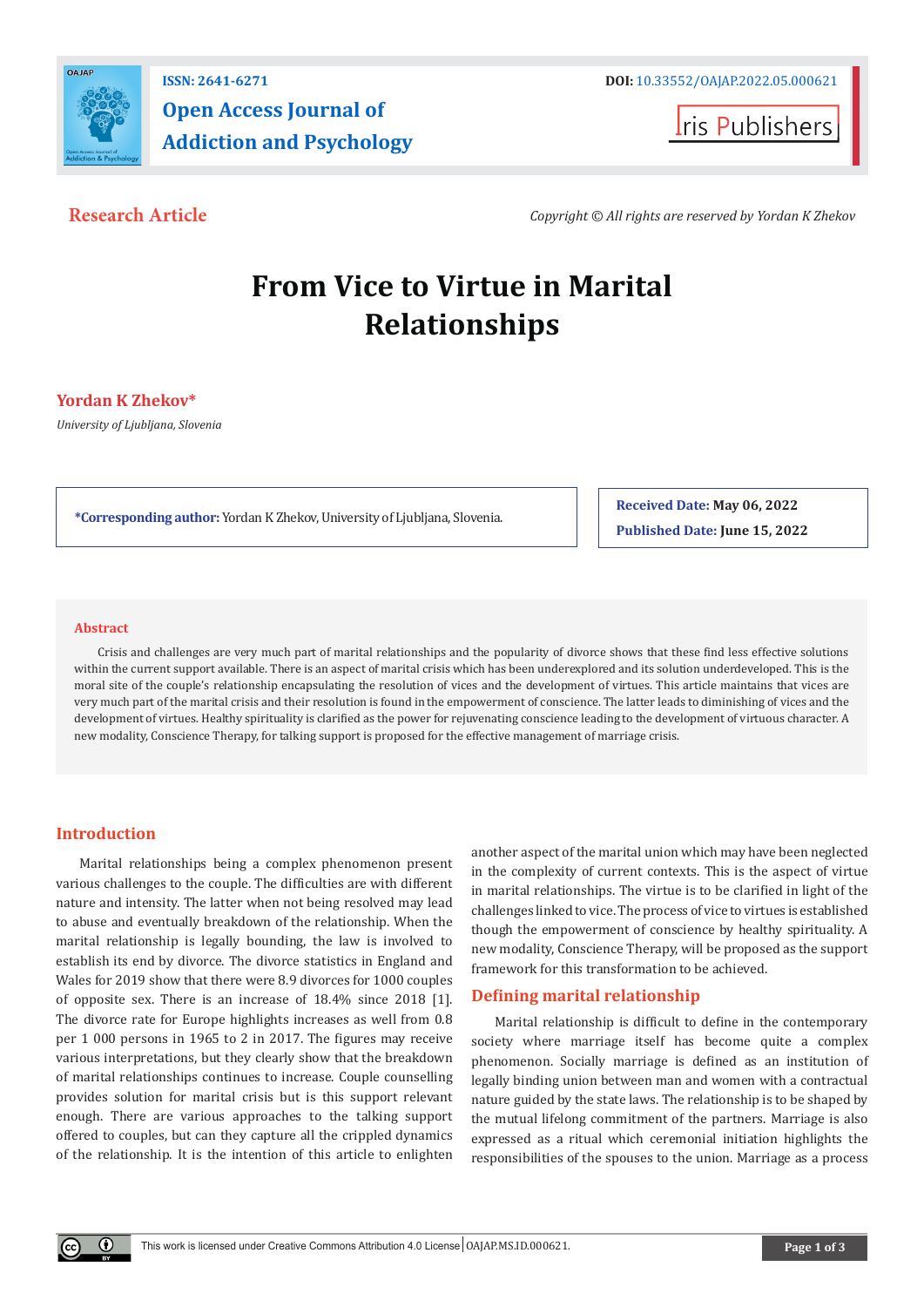refers to the actual relationship of the couple defined through communication, gender roles and satisfaction [2]. The Christian perspective on marriage stresses its covenant nature which reflects the relationship between God and Israel as well as Christ and the church [3]. When talking about covenant it is important to clarify that its nature underlines the permanency of the relationship. This is a fundamental teaching among all main Christian traditions. Divorce, on the other hand, is a very controversial subject with different schools of thought within Christianity [3]. The present discussion is focussed on the preservation of marital relationship in light of the occurring challenges and as such develops from the premise of its lasting nature.

Marital relationship is shaped by the expectations of the spouses and the development of various social and cultural attitudes. The latter influence the relationship through different legal changes, gender roles predispositions and liberal sexual expressions. The couple desirable outcomes from the relationship are also high for partnership which provides support, intimacy, mutual companionship and personal development. Furthermore, the breakdown of the marital relationship leads to devastating results with serious impact on the physical and mental health of the partners [4]. Hence more understanding of the marital crisis and specialised support is needed.

#### **The vice in marital relationship**

The discussion of vice in the context of marital relationship is related to the understanding that personal moral character is significant for the sustainability of positive marital relationship. Vices may be viewed as moral failure of character and their tradition is well researched and clarified spiritually [5&6]. Seven core vices emerge as the roots for moral failures, namely, pride, anger, greed, lust, sloth, envy, and gluttony [5,7]. Their definitions are related to the crisis in marital relationships.

Pride is linked with the belief of personal superiority related to cognitions, emotions and behaviours over the other with the intention to dominate and control [8]. When pride is a characteristic of a spouse' character the partner suffers from continuous suppression and imposed control. Anger becomes a vice when is not managed and generates retribution towards the assumed source of injustice leading to violence [6]. Marital relationship suffers domestic violence and anger appears in the core of this abusive treatment of the partner. Greed is the obsessive pursue of material resources for the satisfaction of an egoistic desire for pleasure [6]. The crisis in the marital relationship appears in the form of economic abuse when due to this vice mutual resources are directed mainly according to the desires of one of the partners. Lust is the pursue of sexual gratification by any means involving thoughts, emotions and behaviours with complete disregard of the other [5&6]. This vice in the marital relationship is displayed as the infidelity of one of the partners. Sloth is the complete disregard of one's responsibilities and inconsideration of the needs of the other [5&6]. Marital relationship suffers from this vice when one of the spouses is irresponsible and disrespectful to the needs of the other. Envy is the desire to have other's worth linked with possession

and status in order to dominate them and see the obliteration of this worth [5]. This vice leads to continuous rivalry due to comparison in the martial relationship and is linked to jealousy, a fear due to over-possessiveness. Finally, gluttony is the complete disregard of one's responsibilities based on the obsessive desires for consumption [6]. Failure to marital duties and the abuse of the mutual resources impact the relationship significantly when one of the partners displays this vice. The devastating impact of vices on the marital relationship requires resolution which is to be provided by a complete transformation from vice to virtue. This can be achieved through the spiritual empowerment of conscience.

### **From Vice to Virtue in Marital Relationship**

Conscience is the internal moral agent integrating thoughts, emotions and attitudes to provide guidance for behaviours according to the moral framework and against behaviours which violate this framework. Conscience is directly linked with the development of virtuous character [9]. Conscience is also responsible for diminishing vice. However, conscience may become deadened when intentionally being suppressed or ignored. The solution for deadened conscience is healthy spirituality [10]. The latter may be defined as personal core beliefs about the world, purpose in life and the relation to the transcendent formulated by faith in God. Christian narrative formulates the understanding of God as loving, caring, gracious and supportive providing the way for personal close relationship through faith in Jesus. Christ's life, death and resurrection establish the acceptance, forgiveness and regeneration of the person for abundant life. Hence healthy spirituality is the framework for relationship with God based on faith, repentance and love. Practicing this spirituality provides the empowerment of conscience leading to development of moral character, eradication of vice and cultivation of virtue [10].

I am developing a framework for the empowerment of conscience through an innovative evidence-based modality, Conscience Therapy. This novel counselling and psychotherapeutic method attempts to identify the state of conscience, the personal interest in spirituality and provide explorative ways to facilitate the empowerment of conscience. I have completed and published two research-based books on the role conscience in recovery from alcohol [10] and drug addictions [11]. The studies show clear evidence of the importance of conscience in recovery and its rejuvenation through healthy spirituality for the development of virtuous character and maintenance of wellbeing. Conscience therapy is method which diversity and effectiveness will contribute significantly to the management of marital crisis and as such benefit couple counselling and psychotherapy.

### **The Virtue in Marital Relationship**

Positive Psychology deals with the studies of virtues and character strengths. These are well classified and defined determining their important role in person's life and wellbeing [12- 13]. All virtues and character strengths contribute to the resolution of vices but for the purposes of this article I will select those virtues which provide clear solution for the seven vices and contribute to effective management of marital relationship.